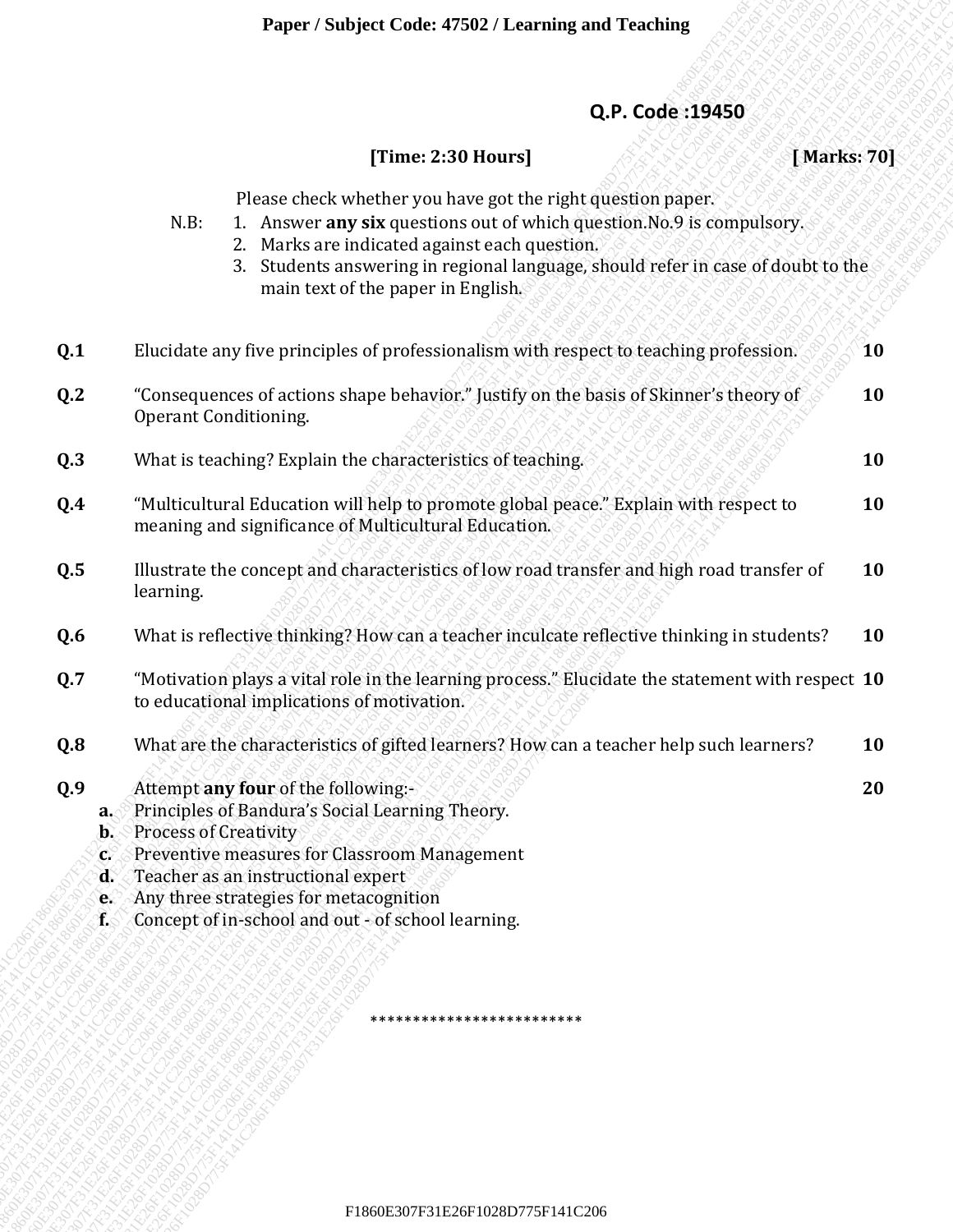## **Q.P. Code :19450**

|                    | Paper / Subject Code: 47502 / Learning and Teaching                                                                      |            |
|--------------------|--------------------------------------------------------------------------------------------------------------------------|------------|
|                    | Q.P. Code: 19450                                                                                                         |            |
|                    | वेळ : २:३० तास                                                                                                           | [ गुण: ७०] |
|                    | मराठी अनुवाद                                                                                                             |            |
| <b>A.S.</b>        | अध्यापन व्यवसायाच्या संदर्भात व्यावसायिकतेची कोणतेही पाच तत्वे विशद करा.                                                 | १०         |
| 9.8                | 'कृतीचा परिणाम वर्तनास आकार देतो.' स्किनरच्या साधक अभिसंधान उपपत्तिच्या आधारे समर्थन करा.                                | १०         |
| 5.7                | अध्यापन म्हणजे काय? अध्यापनाची वैशिष्ट्ये स्पष्ट करा.                                                                    | १०         |
| X.X                | 'बहुसांस्कृतिक शिक्षणामुळे जागतिक शांतीचे संवर्धन होते.' बहुसांस्कृतिक शिक्षणाचा अर्थ व महत्व या<br>संदर्भात स्पष्ट करा. | 80         |
| $\mathbf{y}$ .     | निम्न मार्ग अध्ययन संक्रमण व उच्च मार्ग अध्ययन संक्रमण यांची संकल्पना व वैशिष्ट्ये सोदाहरण स्पष्ट करा.                   | १०         |
| $\overline{J}$ . K | विमर्शी विचार म्हणजे काय? शिक्षक विद्यार्थ्यांमध्ये विमर्शी विचार कशा प्रकारे वृद्धिधंगत करू शकतात?                      | १०         |
| $V$ .              | 'अध्ययन प्रक्रियेत प्रेरणेची महत्वाची भूमिका असते.' प्रेरणेच्या शैक्षणिक महत्वाच्या संदर्भात वरील विधान<br>विशद करा.     | १०         |
| J.R                | प्रतिभाशाली अध्ययनार्थीची वैशिष्ट्ये कोणती? शिक्षक अशा अध्ययनार्थीस कशा प्रकारे सहाय्य करू शकतात?                        | 80         |
| 9.8<br>आ)          | खालीलपैकी <b>कोणत्याही चारांवर</b> थोडक्यात लिहा.<br>बंडूराच्या सामाजिक अध्ययन उपपत्तीतील तत्वे                          | २०         |
| ক)                 | सर्जनशिलतेची प्रक्रिया                                                                                                   |            |
| क)                 | वर्ग व्यवस्थापनासाठी प्रतिबंधनात्मक उपाय                                                                                 |            |
| ड)                 | शिक्षक एक अनुदेशन तज्ञ                                                                                                   |            |
| <u>इ)</u>          | पराबोधनासाठी कोणत्याही तीन कार्यनीती                                                                                     |            |
| फ)                 | शालांतर्गत व शालाबाह्य अध्ययनाची संकल्पना                                                                                |            |
|                    |                                                                                                                          |            |
|                    |                                                                                                                          |            |
|                    |                                                                                                                          |            |
|                    |                                                                                                                          |            |
|                    |                                                                                                                          |            |
|                    |                                                                                                                          |            |
|                    |                                                                                                                          |            |
|                    | F1860E307F31E26F1028D775F141C206                                                                                         |            |